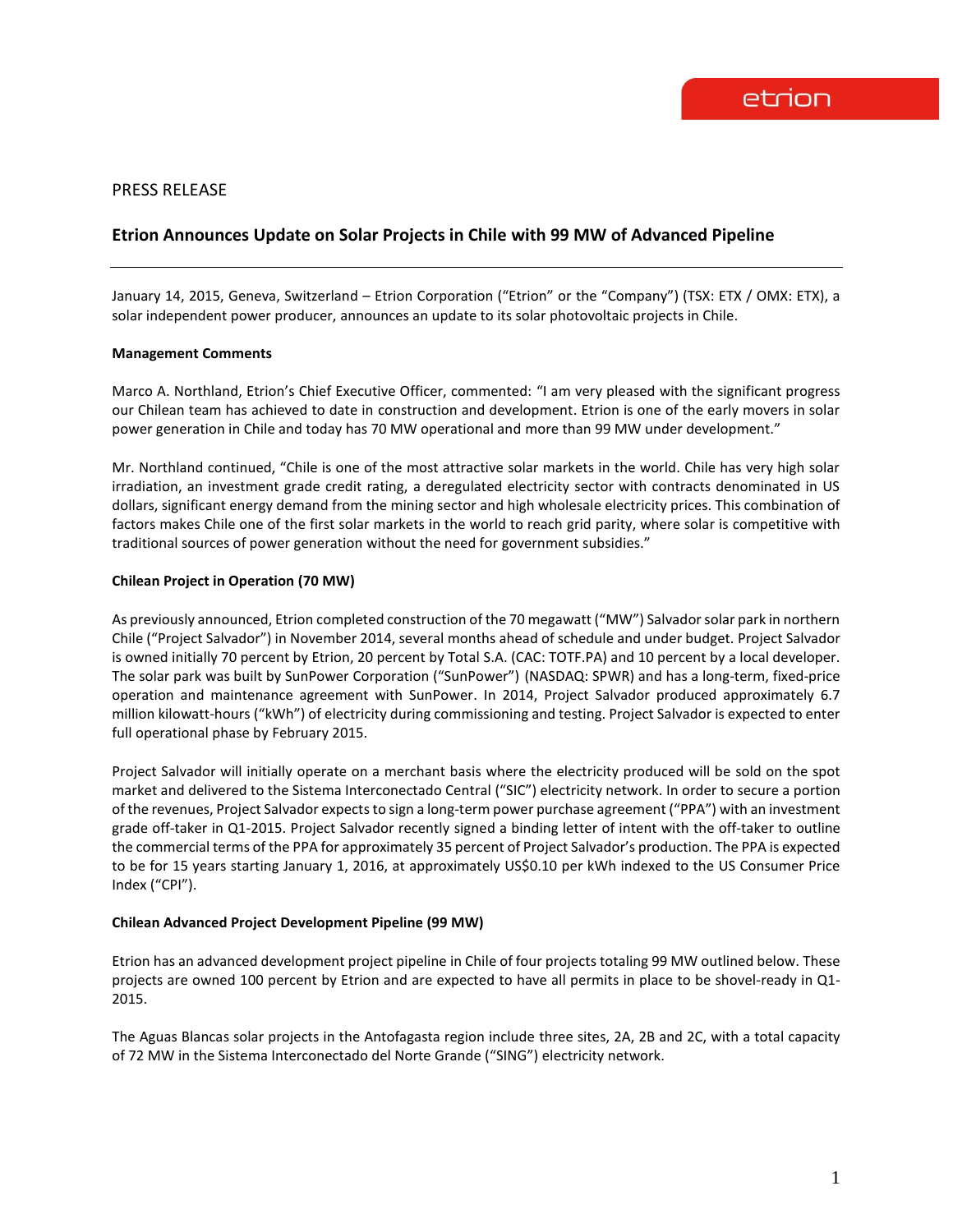Aguas Blancas 2A is a 32 MW site with the land concession decree expected in Q1-2015. The environmental impact assessment has been received, the interconnection contract has been agreed and the mining rights have been secured.

Aguas Blancas 2B is a shovel-ready 24 MW site. The land concession decree has been signed, the environmental impact assessment has been received and the mining rights have been secured. The interconnection contract and the PPA with a mining company are under advanced negotiations.

Aguas Blancas 2C is a 16 MW site with the land concession decree signed. The environmental impact assessment has been received, the interconnection contract has been agreed and the mining rights have been secured.

Las Luces is a 27 MW solar project in the Atacama region with one site in the SIC electricity network. The land concession decree has been signed, the environmental impact assessment has been received, the interconnection contract is under advanced negotiations and the PPA negotiations have started.

Etrion should be in a position to start construction of these pipeline projects once the Company secures PPAs and the necessary non-recourse project financing. The projects are expected to be operational within twelve months from the date construction commences. More information about Etrion's project pipeline is available in the updated corporate presentation available on the Company's website a[t www.etrion.com.](http://www.etrion.com/)

Etrion plans to finance its projects under development through the most efficient combination of cash on hand, nonrecourse project loans, corporate debt and/or equity financing.

### **About Etrion**

Etrion Corporation is an independent power producer that develops, builds, owns and operates utility-scale solar power generation plants. The Company owns 130 MW of installed solar capacity in Italy and Chile. Etrion has 34 MW of solar projects under construction in Japan and is also actively developing greenfield solar power projects in Japan and Chile. The Company is listed on the Toronto Stock Exchange in Canada and the NASDAQ OMX Stockholm exchange in Sweden under ticker symbol "ETX". Etrion's largest shareholder is the Lundin family, which owns approximately 24 percent of the Company's shares directly and through various trusts.

For additional information, please visit the Company's website at www.etrion.com or contact:

Pamela Chouamier – Investor Relations Telephone: +41 (22) 715 20 90

#### *Subscribe to receive Etrion's press releases by email as soon as they are published. [Click here to subscribe](http://www.etrion.com/press_release_subscribe.php)*

*Note: The capacity of power plants in this release is described in approximate megawatts on a direct current ("DC") basis, also referred to as megawatt-peak ("MWp").*

*Etrion discloses the information provided herein pursuant to the Swedish Securities Market Act. The information was submitted for publication at 08:05 Central European Time (CET) on January 14, 2015.*

## *Forward-Looking Information:*

*This press release contains certain "forward-looking information". All statements, other than statements of historical fact, that address activities, events or developments that Etrion believes, expects or anticipates will or may occur in the future (including, without limitation, statements relating to the anticipated timing for Project Salvador to become fully operational, the anticipated timing and terms of a long-term PPA for Project Salvador with an investment grade off-taker, the anticipated timing for permitting and construction of the Company's Chilean pipeline projects and the*